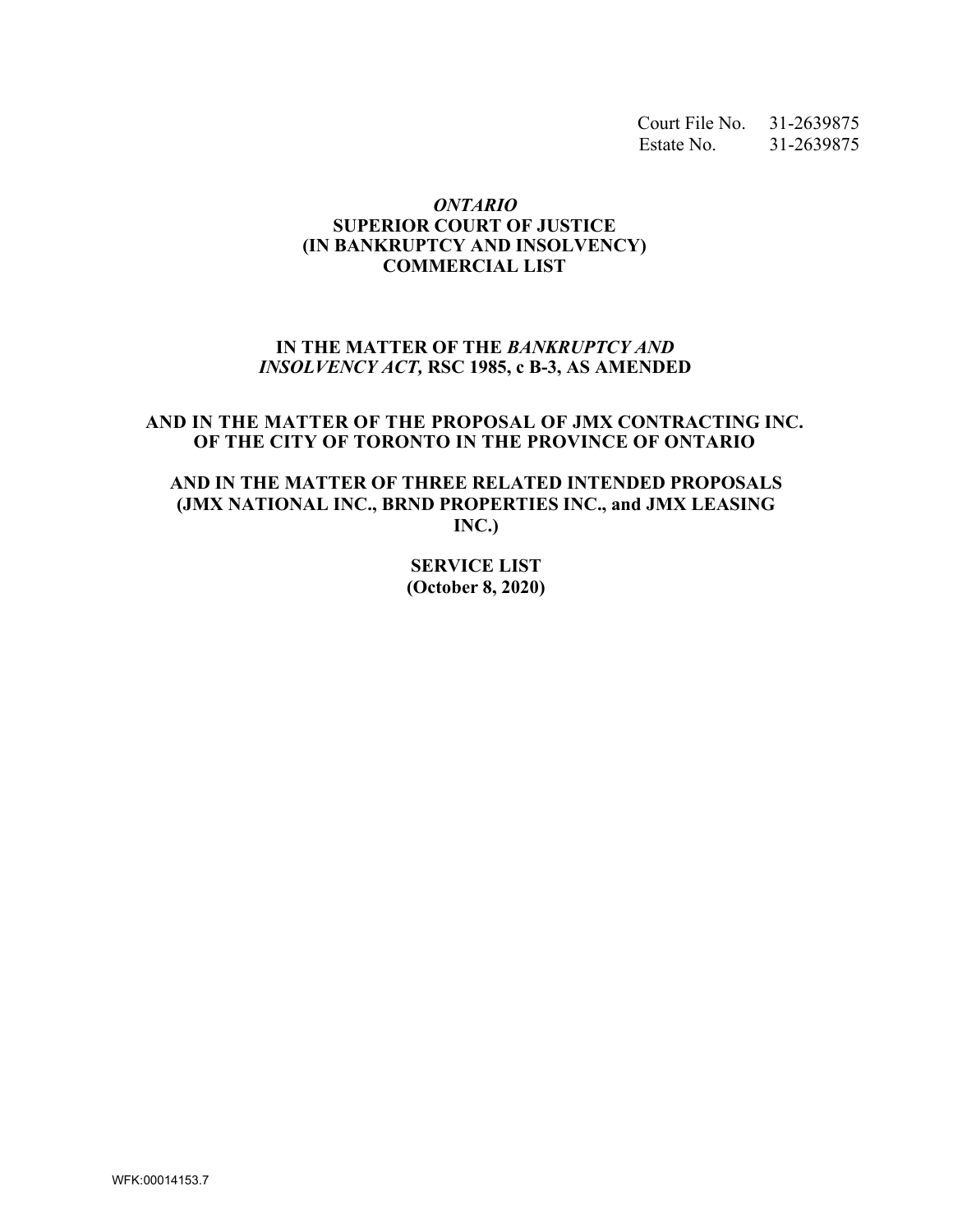| <b>JMX CONTRACTING INC.</b><br>27 Anderson Boulevard<br>Uxbridge, ON L9P 0C7                                                                                                                                                     | <b>WEISZ FELL KOUR LLP</b><br>100 King St W, Suite 5600<br>Toronto, ON M5X 1C9                                                                                                                                                                                                                                                                                                                                                                              |
|----------------------------------------------------------------------------------------------------------------------------------------------------------------------------------------------------------------------------------|-------------------------------------------------------------------------------------------------------------------------------------------------------------------------------------------------------------------------------------------------------------------------------------------------------------------------------------------------------------------------------------------------------------------------------------------------------------|
| <b>Peter Bensley</b><br>Email: peter.bensley@jmxenv.com<br><b>Charlie Dahl</b><br>Email: charlie.dahl@jmxcontracting.com<br><b>Candace Little</b><br>Email: candace@jmxcontracting.com                                           | <b>Sharon Kour</b><br>LSO No. 58328D<br>skour@wfklaw.ca<br>Tel: 416.613.8283<br><b>Caitlin Fell</b><br>LSO No. 60091H<br>cfell@wfklaw.ca<br>416.613.8282<br>Tel:<br>$\text{Fax}:$<br>416.613.8290<br><b>BISCEGLIA &amp; ASSOCIATES</b><br>9100 Jane St, Building A Suite 200<br>Concord, ON L4K 0A4<br><b>Emilio Bisceglia</b><br>Tel: (905) 695-3100<br>Fax: (905) 695-5201<br>Email: ebisceglia@lawtoronto.com<br><b>Lawyers for JMX Contracting Inc.</b> |
| <b>CROWE SOBERMAN INC.</b><br>2 St. Clair Avenue East, Suite 1100<br>Toronto, ON M4T 2T5<br><b>Hans Rizarri</b><br>Tel: 416.929.2500<br>Email: Hans.Rizarri@CroweSoberman.com<br>416.963.7175<br>Fax:<br><b>Proposal Trustee</b> | <b>CHAITONS LLP</b><br>5000 Yonge St,<br>North York, ON M2N 7E9<br><b>Harvey Chaiton</b><br>Tel: 416.218.1129<br>Email: harvey@chaitons.com<br><b>Lawyers for the Proposal Trustee</b>                                                                                                                                                                                                                                                                      |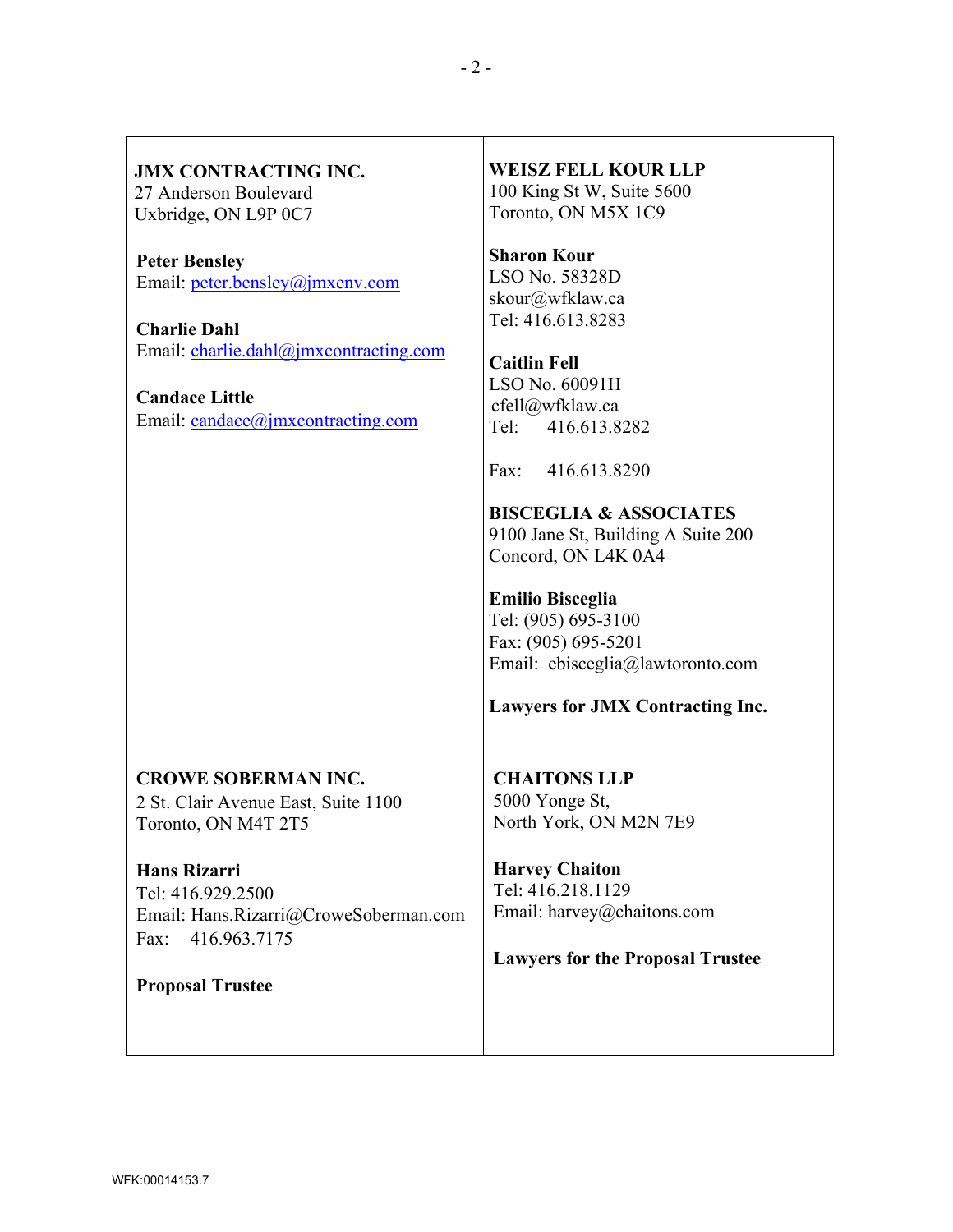| <b>MINDEN GROSS LLP.</b><br>145 King Street West, Suite 2100 | <b>PALLETT VALO LLP</b><br>77 City Centre Drive, West Tower |
|--------------------------------------------------------------|-------------------------------------------------------------|
| Toronto, ON M5H 4G2                                          | Suite 300                                                   |
|                                                              | Mississauga, Ontario                                        |
| <b>Rachel Moses</b>                                          | L5B 1M5                                                     |
| LSO No. 42081V                                               |                                                             |
| Tel: 416.369.4115                                            | <b>Maria Ruberto</b>                                        |
| Email: rmoses@mindengross.com                                | LSO No. 51148D                                              |
|                                                              | Tel: 905.273.3300                                           |
| <b>Raymond M. Slattery</b>                                   | Email: mruberto@pallettvalo.com                             |
| LSO No. 20479L                                               |                                                             |
| Tel: 416.369.4149                                            | Fax: 905.273.6920                                           |
| Email: rslattery@mindengross.com                             |                                                             |
| 416.864.9223<br>Fax:                                         | <b>Lawyers for Toromont Industries Ltd.,</b>                |
|                                                              | carrying on business as Battlefield                         |
| <b>Lawyers for the Royal Bank of Canada</b>                  | <b>Equipment Rentals and as Jobsite</b>                     |
|                                                              | <b>Industrial Rental Services and as</b>                    |
|                                                              | <b>Toromont CAT</b>                                         |
|                                                              |                                                             |
| <b>ONTARIO POWER GENERATION</b>                              | <b>BLAKE, CASSELS &amp; GRAYDON LLP</b>                     |
| 700 University Avenue                                        | 199 Bay Street, Suite 4000                                  |
| Toronto, ON M5G 1X6                                          | Toronto ON M5L 1A9                                          |
|                                                              |                                                             |
| <b>Tanya Rocca</b>                                           | <b>Linc Rogers</b>                                          |
| Tel: 647.401.7634                                            | Tel: 416-863-4168                                           |
| Email: tanya.rocca@opg.com                                   | Email: linc.rogers@blakes.com                               |
| <b>Hannah Arthurs</b>                                        | <b>Seumas Woods</b>                                         |
| Email: hannah.arthurs@opg.com                                | Tel: 416-863-3876                                           |
|                                                              | Email: seumas.woods@blakes.com                              |
|                                                              |                                                             |
|                                                              | <b>Caitlin McIntyre</b>                                     |
|                                                              | Tel: 416-863-4174                                           |
|                                                              | Email: caitlin.mcintyre@blakes.com                          |
|                                                              |                                                             |
|                                                              |                                                             |
|                                                              | <b>Lawyers for Ontario Power Generation</b>                 |
|                                                              |                                                             |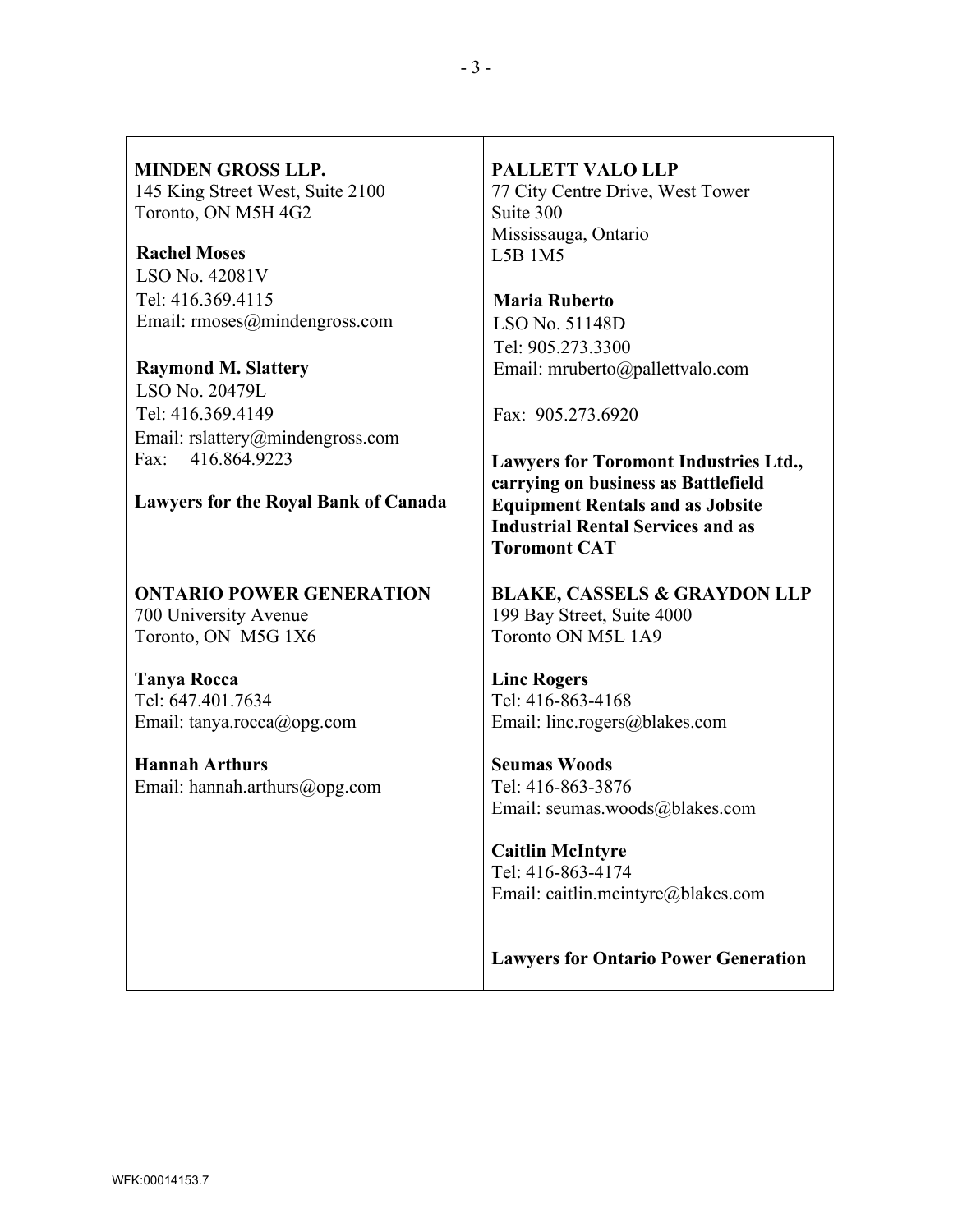| <b>KOSKIE MINKSY LLP</b><br>20 Queen Street West, Suite 900<br>Toronto, ON M5H 3R3<br><b>Demetrios Yiokaris</b><br>Tel: 416.595.2130<br>Email: dyiokaris@kmlaw.ca<br><b>Daniel Resnick</b><br>Tel:<br>416.542.6299<br>Email: dresnick@kmlaw.ca<br>Lawyers for LIUNA Locals 506 and 1089        | <b>ATTORNEY GENERAL OF CANADA</b><br>Department of Justice Canada<br>Ontario Regional Office - Tax Law Section<br>The Exchange Tower,<br>3400 -130 King Street West,<br><b>Box 36</b><br>Toronto, ON M5X 1K6<br><b>Diane Winters</b><br>416.973.3172<br>Tel:<br>Email: diane.winters@justice.gc.ca<br><b>Michael Bader</b><br>647.256.7328<br>Tel:<br>Email: michael.bader@justice.gc.ca<br>416.973.0809<br>Fax: |
|------------------------------------------------------------------------------------------------------------------------------------------------------------------------------------------------------------------------------------------------------------------------------------------------|------------------------------------------------------------------------------------------------------------------------------------------------------------------------------------------------------------------------------------------------------------------------------------------------------------------------------------------------------------------------------------------------------------------|
| <b>CATERPILLAR FINANCIAL</b><br><b>SERVICES LIMITED</b><br>3457 Superior Court, Unit 2<br>Oakville, ON L6L 0C4<br><b>McCarthy Tétrault LLP</b><br>$421 - 7$ th Avenue SW<br>Suite 4000<br>Calgary, AB T2P 4K9<br>Pantelis Kyriakakis<br>Tel:<br>403.260.3536<br>Email: pkyriakakis@mccarthy.ca | <b>FORD CREDIT CANADA LEASING</b><br>Division of Canadian Road Leasing<br>Company<br>PO Box 2400<br>Edmonton, AB T5J 5C7                                                                                                                                                                                                                                                                                         |
| <b>KOMATSU INTERNATIONAL</b><br>(CANADA) INC.<br>3755 Boul Matte Suite E<br>Brossard, QC J4Y 2P4                                                                                                                                                                                               | <b>MERIDIAN ONECAP CREDIT CORP.</b><br>4710 Kingsway, Suite 1500<br>Burnaby, BC V5H 4M2                                                                                                                                                                                                                                                                                                                          |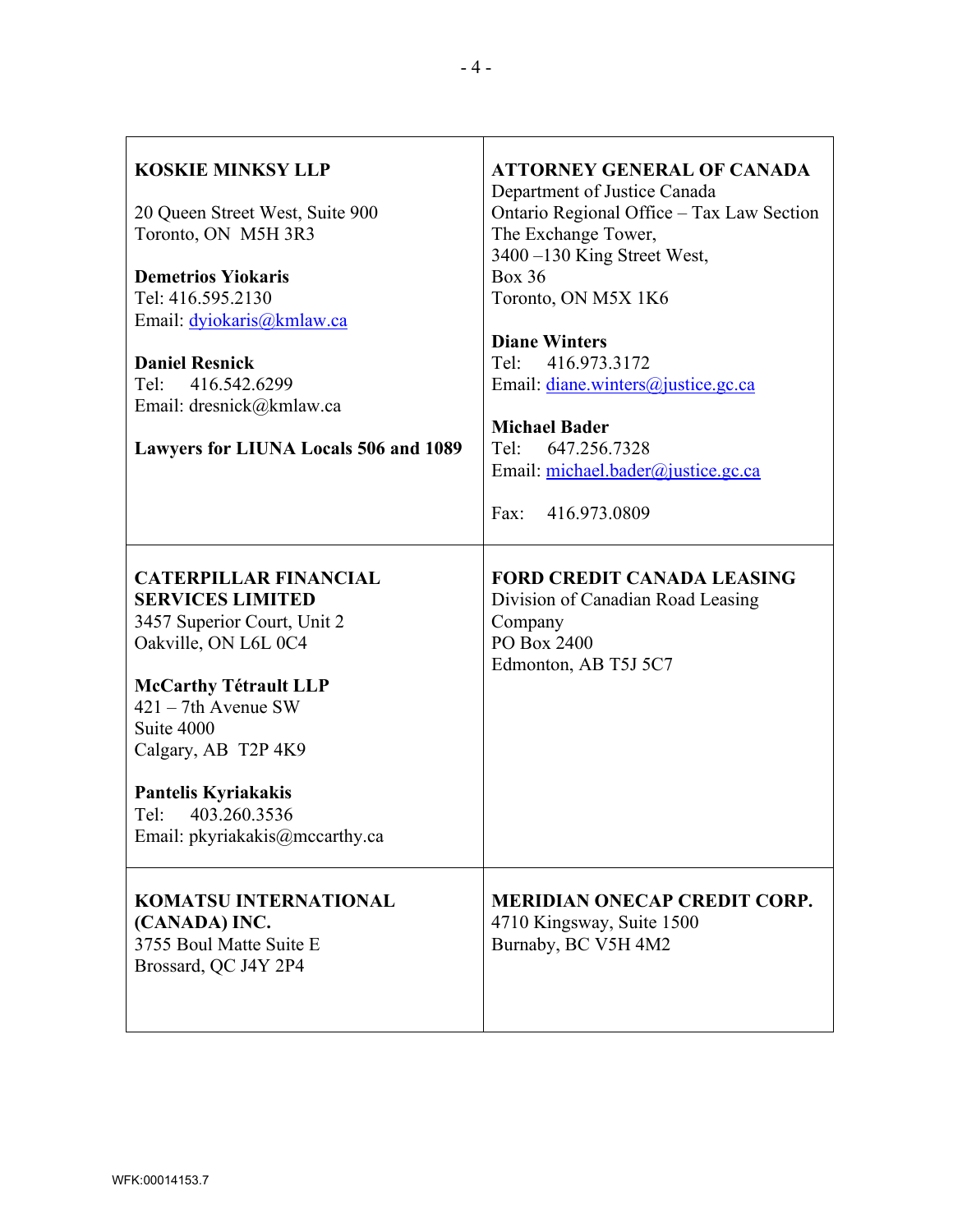| <b>CWB NATIONAL LEASING INC.</b><br>1525 Buffalo Place<br>Winnipeg, MB R3T 1L9 | <b>SUMMIT ACCEPTANCE CORP.</b><br>4620 Blackfoot TR SE<br>Calgary, AB T2G 4G2                                                                                                                                                                                                                                 |
|--------------------------------------------------------------------------------|---------------------------------------------------------------------------------------------------------------------------------------------------------------------------------------------------------------------------------------------------------------------------------------------------------------|
| KUBOTA CANADA LTD.<br>5900 $14th$ Avenue<br>Markham, ON L3S 4K4                | <b>COAST CAPITAL EQUIPMENT</b><br><b>FINANCE LTD.</b><br>$800 - 9900$ King George Blvd.<br>Surrey, BC V3T 0K7                                                                                                                                                                                                 |
| TD AUTO FINANCE (CANADA) INC.<br>PO Box 4086, Station A<br>Toronto, ON M5W 5K3 | <b>BOUGHTON LAW CORPORATION</b><br>700 - 595 Burrard Street<br>Vancouver, BC V7X 1S8<br><b>Scott MacKenzie</b><br>Tel: 604-687-6789<br>Email: smackenzie@boughtonlaw.com<br><b>Martin Sennot</b><br>Email: msennott@boughtonlaw.com<br><b>Lawyers for ASNA Robson Landmark</b><br><b>Developments Limited</b> |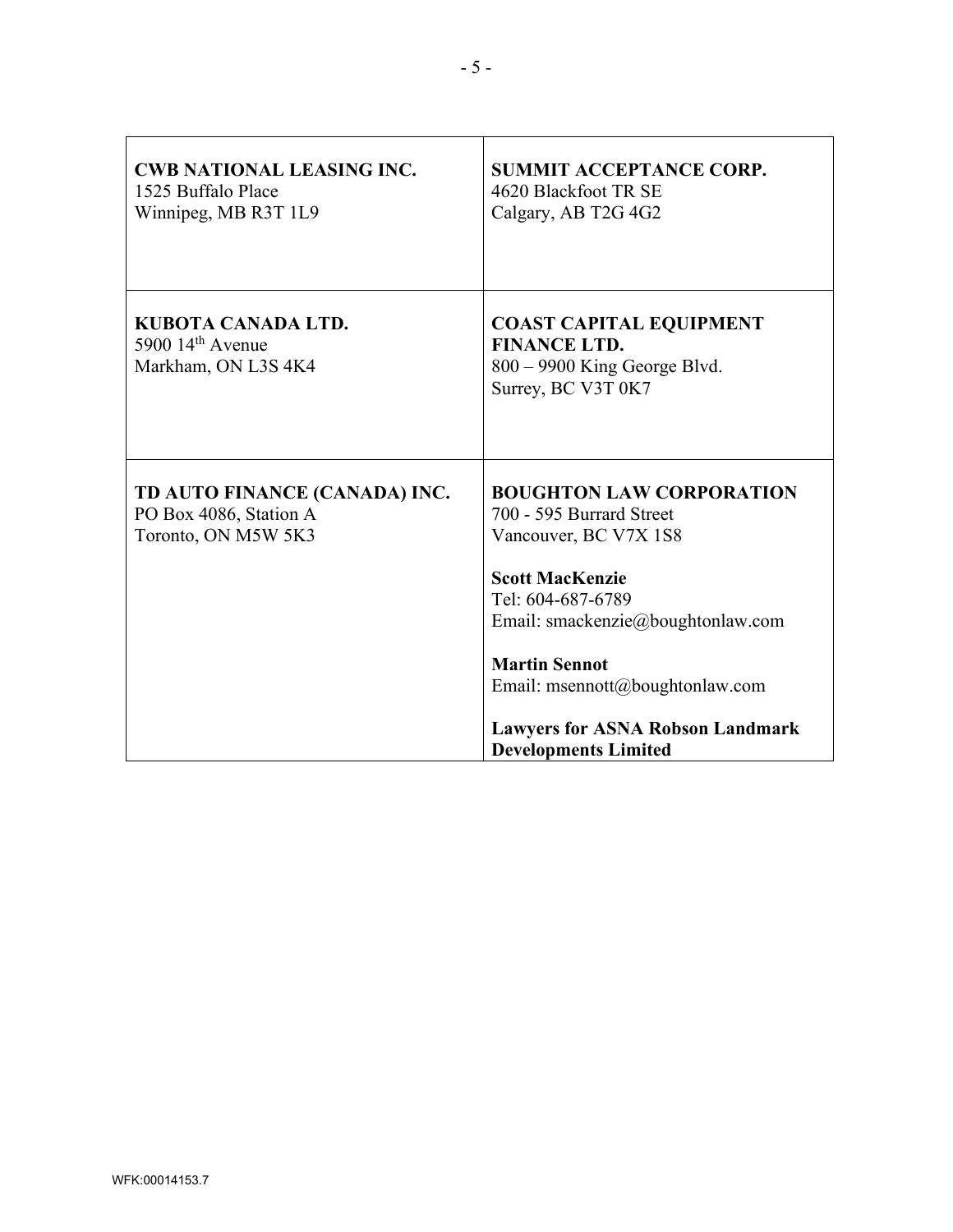| <b>KOSKIE MINSKY LLP</b>               | <b>GIFFEN LLP</b>                  |
|----------------------------------------|------------------------------------|
|                                        |                                    |
| 900-20 Queen Street West               | Lawyers                            |
| PO Box 52                              | PO Box 2396                        |
| Toronto, Ontario M5H 3R3               | Kitchener, ON N2H 6M3              |
|                                        |                                    |
| <b>Demetrios Yiokaris</b>              | <b>Cynthia Davis</b>               |
| LSO#: 45852L                           | LSO #53653M                        |
| Tel: (416) 595-2130                    | Tel: (519) 578-4150                |
| Fax: (416) 204-2810                    | Fax: (519) 578-8740                |
| Email: dyiokaris@kmlaw.ca              | Email: cd@giffenlawyers.com        |
|                                        |                                    |
| <b>Daniel Resnick</b>                  | Lawyers for the Creditor, VAS Inc. |
| LSO#: 55349A                           |                                    |
| Tel: (416) 542-6299                    |                                    |
| Fax: (416) 204-2813                    |                                    |
| Email: dresnick@kmlaw.ca               |                                    |
|                                        |                                    |
| <b>Lawyers for LIUNA Local 506</b>     |                                    |
|                                        |                                    |
| <b>DLA PIPER (CANADA) LLP</b>          |                                    |
| 100 King St W Suite 6000               |                                    |
| Toronto, ON M5X 1E2                    |                                    |
|                                        |                                    |
| <b>Emma Cosgrave</b>                   |                                    |
| Tel: 416.365.3440                      |                                    |
| Fax: 416.369.7936                      |                                    |
| Email: emma.cosgrave@dlapiper.com      |                                    |
|                                        |                                    |
| <b>Lana Finney</b>                     |                                    |
| Tel: 416.941.5409                      |                                    |
| Fax: 416.777.7405                      |                                    |
| Email: <u>lana.finney@dlapiper.com</u> |                                    |
|                                        |                                    |
| <b>Lawyers for Waste Management of</b> |                                    |
| <b>Canada Corporation</b>              |                                    |